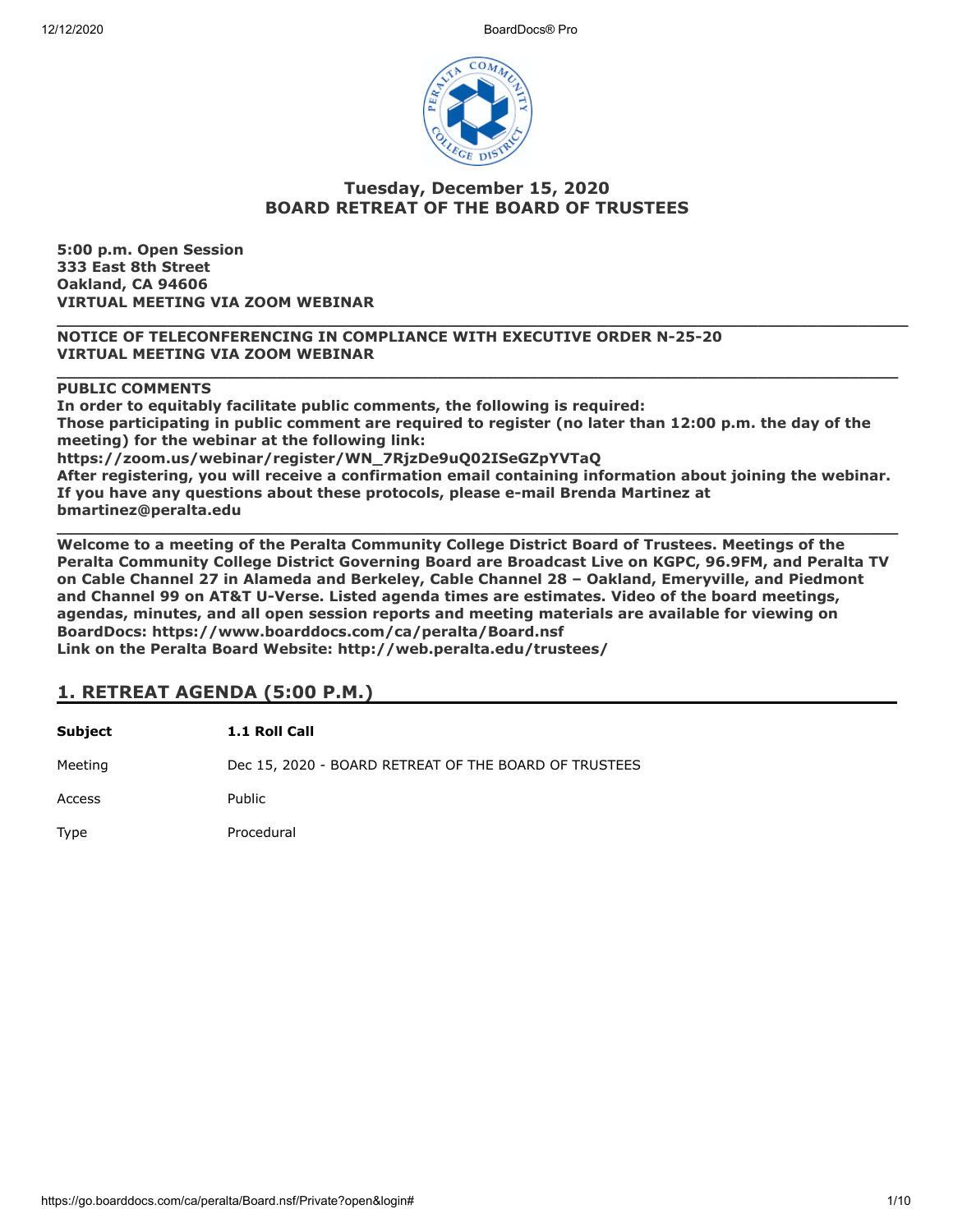12/12/2020 BoardDocs® Pro

# **1. RETREAT AGENDA (5:00 P.M.)**

| Subject | 1.2 Pledge of Allegiance                              |
|---------|-------------------------------------------------------|
| Meeting | Dec 15, 2020 - BOARD RETREAT OF THE BOARD OF TRUSTEES |
| Access  | Public                                                |
| Type    | Procedural                                            |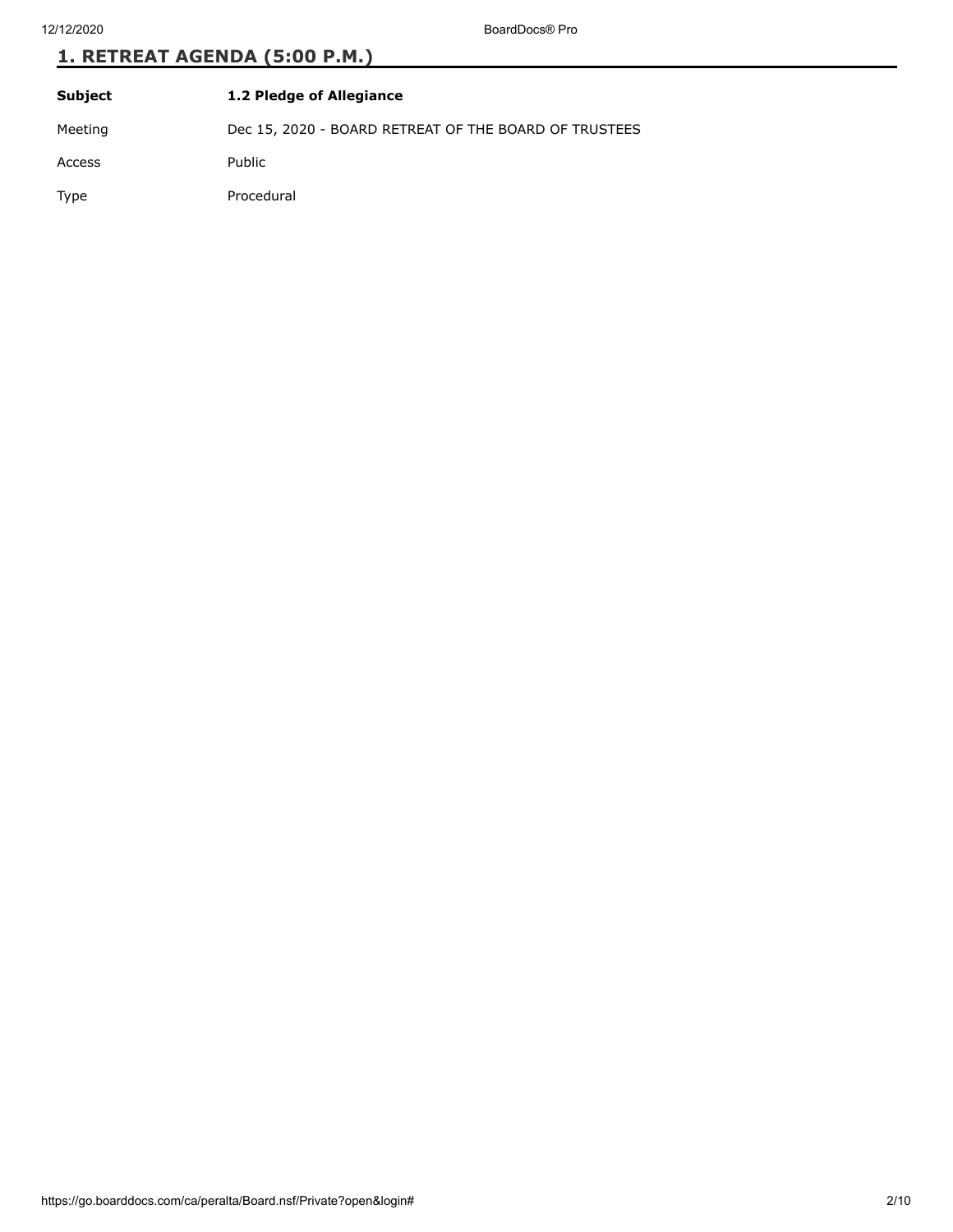12/12/2020 BoardDocs® Pro

# **1. RETREAT AGENDA (5:00 P.M.)**

| Subject | 1.3 Call to Order                                     |
|---------|-------------------------------------------------------|
| Meeting | Dec 15, 2020 - BOARD RETREAT OF THE BOARD OF TRUSTEES |
| Access  | Public                                                |
| Type    | Procedural                                            |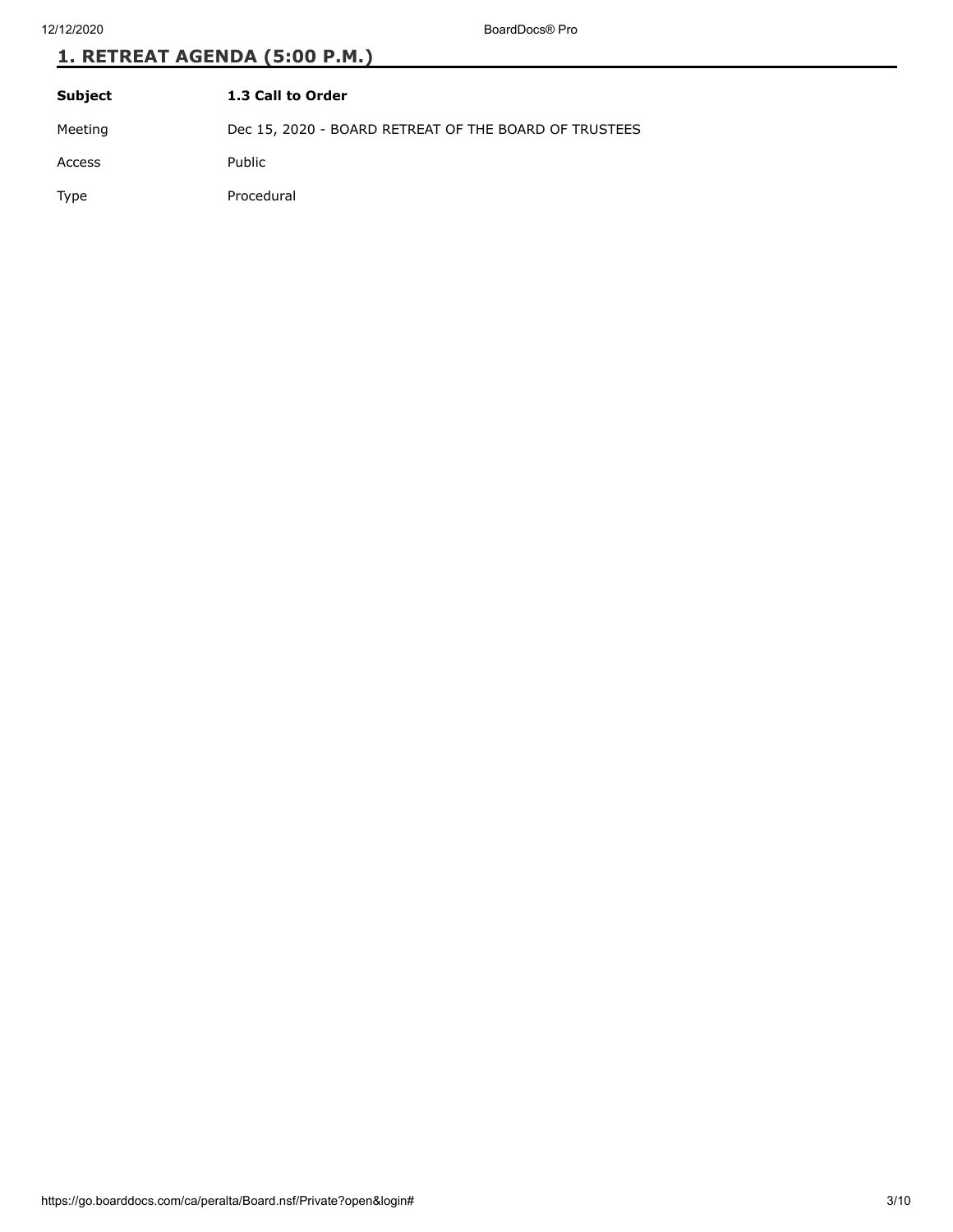| Subject | <b>1.4 Public Communication</b>                       |
|---------|-------------------------------------------------------|
| Meeting | Dec 15, 2020 - BOARD RETREAT OF THE BOARD OF TRUSTEES |
| Access  | Public                                                |
| Type    | Information                                           |

At this time, the Board of Trustees will listen to communication from the public on matters that are not on the agenda and are within the Board's jurisdiction. Under provisions of the Brown Act, the Board and District staff are prohibited from discussing or taking action on oral requests that are not part of the agenda, but may respond briefly. A maximum of 15 minutes (up to 3 minutes per individual) will be provided for speakers under this agenda section, at the Board President's discretion. Requests to speak which cannot be honored within the time limit will be scheduled for subsequent meetings in the order received. Persons addressing items included on the agenda will be heard at the time the item is considered, and comments on tangential issues not directly related to the item may be ruled out of order. Speakers are asked to submit any materials to the Board Clerk and shall not be directly sent to the Board of Trustees. Once it is your turn, you will be unmuted and allowed to make your comment. After the allotted time, you will be re-muted. Further direction is provided in Board Policy and Administrative Procedure 2345 Public Participation at Board Meetings.

**<http://web.peralta.edu/trustees/board-policies/>**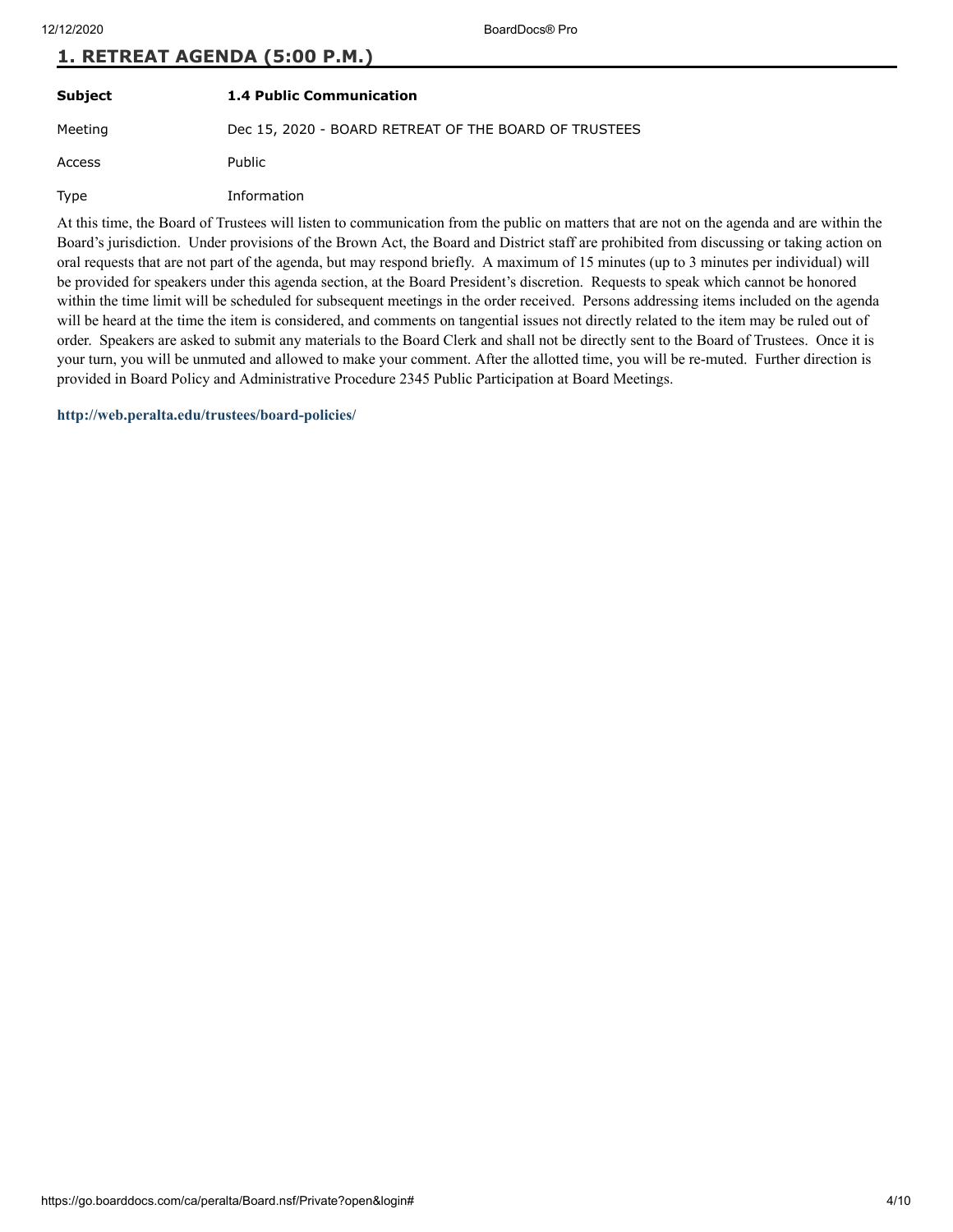| Subject | 1.5 Anticipated Outcomes for the Day                  |
|---------|-------------------------------------------------------|
| Meeting | Dec 15, 2020 - BOARD RETREAT OF THE BOARD OF TRUSTEES |
| Access  | Public                                                |
| Type    | Discussion, Information                               |
|         | <b>Retreat Outcomes</b>                               |

1. Board vision statement and a commitment from each Board member on exhibiting behaviors for achievement of the vision. Actions for consideration during the discussion include the following:

- a. agreement on norms of civility at the Board level, including how to deal with incivility and veering from the topic at hand into diatribes and unrelated rambling;
- b. a clear commitment and understanding of professional decorum and civility in public and private, particularly in public session;
- c. ability to hear viewpoints, disagree with/on positions rather than attack individuals; and
- d. reviewing and agreeing to use applicable Board and Administrative policy and procedures to resolve differences.

2. Agreement on next steps a broad path to navigate the District's key challenges to include the following:

- a. financial instability (ongoing OPEB liability; structural deficits; enrollment decline; weaknesses in our finance office and procedures);
- b. accreditation (broadly);
- c. instability in leadership functions and gaps in inclusive, competent and stable decision-making at all levels; and
- d. poor morale, distrust and conflict throughout the institution(s).

3. Resolving issues/processes on which the Board does not agree

4. Charting a path for understanding and eliminating the various ways that racism impacts Peralta— across multiple ethnic/racial groups.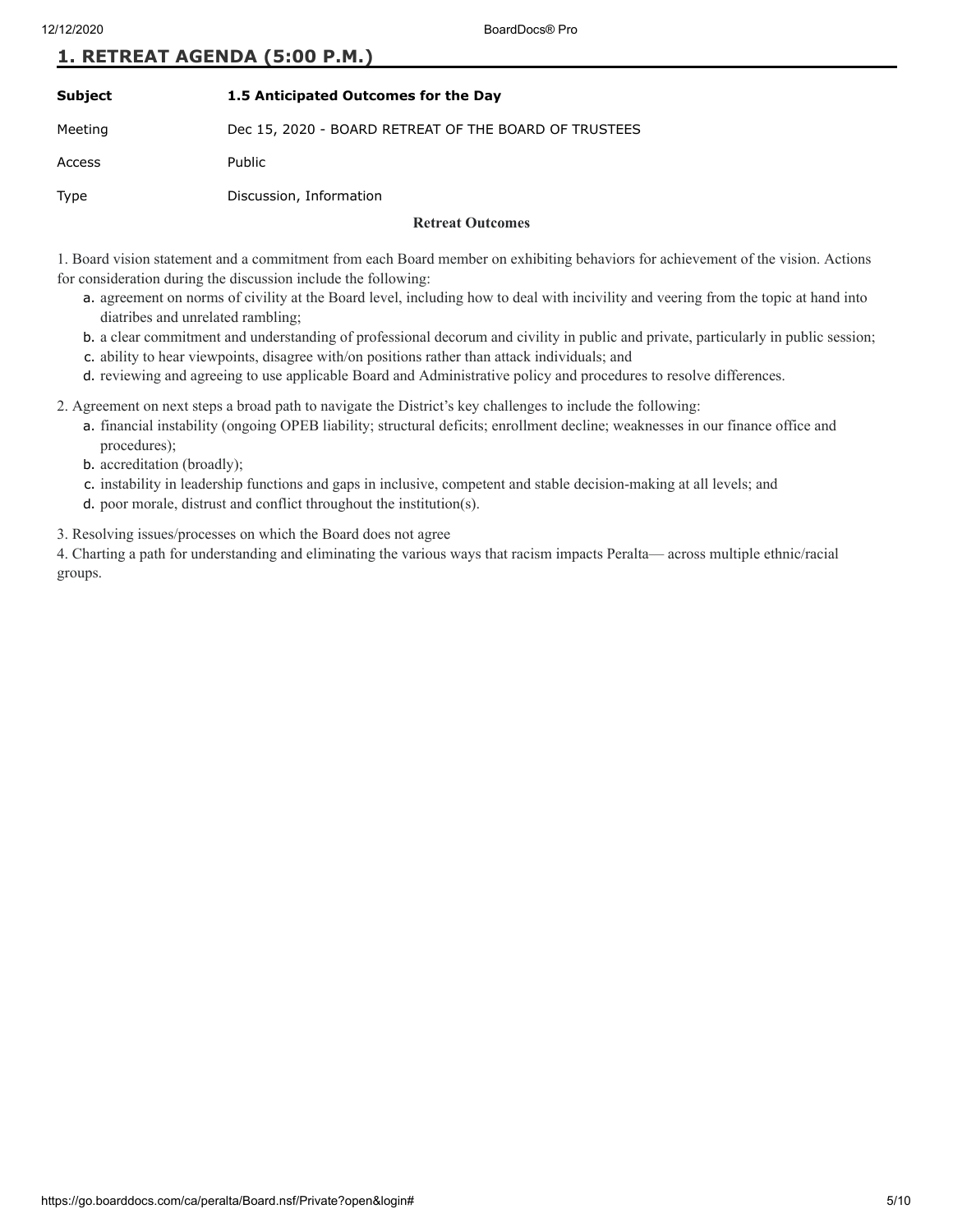| <b>Subject</b> | 1.6 Agenda Review |
|----------------|-------------------|
|                |                   |

Meeting Dec 15, 2020 - BOARD RETREAT OF THE BOARD OF TRUSTEES

Access Public

Type Discussion, Information

File Attachments

[PCCD December Retreat Agenda.Part 1 - v2-Final.pdf \(392 KB\)](https://go.boarddocs.com/ca/peralta/Board.nsf/files/BW8W3U8383C8/$file/PCCD%20December%20Retreat%20Agenda.Part%201%20-%20v2-Final.pdf)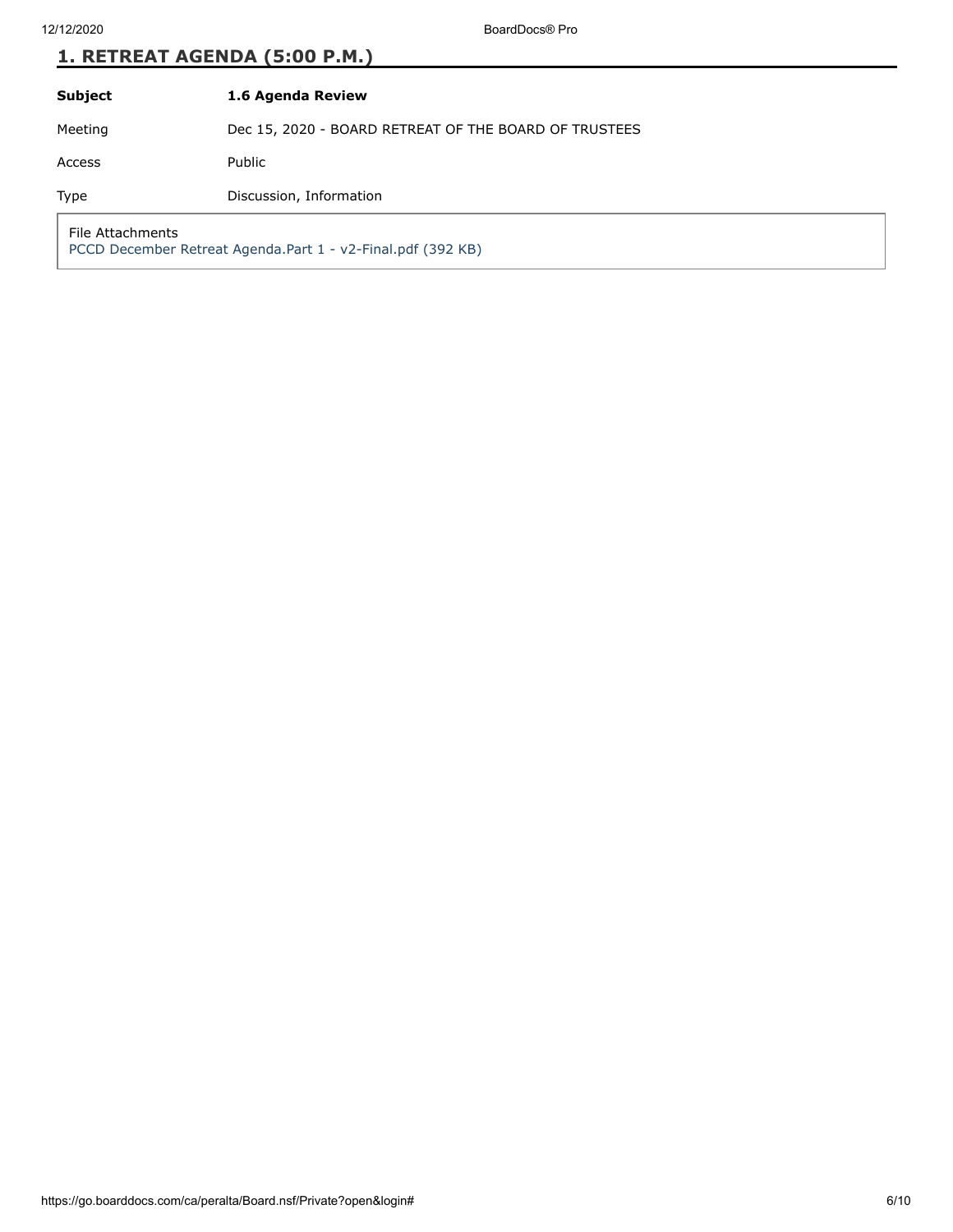#### **Subject 1.7 Activity 1: Building Trust, Civility, and Respect Among Board Members**

Meeting Dec 15, 2020 - BOARD RETREAT OF THE BOARD OF TRUSTEES

Access Public

Type Discussion, Information

Through a series of exercises performed prior to and during the session, the Board will settle on a vision statement for itself and develop commitments to fulfill that vision.

Related Outcome: 1a-d

Associated Documents:

- 2020-21 Board Goals (Attached)
- Board self-evaluation results on Board Leadership (Attached)
	- Board work on vision statement development (Attached)

Board Code of Ethics: <https://web.peralta.edu/trustees/files/2013/12/BP-2715-Code-of-Ethics-and-Standards-of-Practice.pdf>

File Attachments [Board Goals, Evaluation, Vision, Code of Ethics.pdf \(384 KB\)](https://go.boarddocs.com/ca/peralta/Board.nsf/files/BW8VLY81552A/$file/Board%20Goals%2C%20Evaluation%2C%20Vision%2C%20Code%20of%20Ethics.pdf)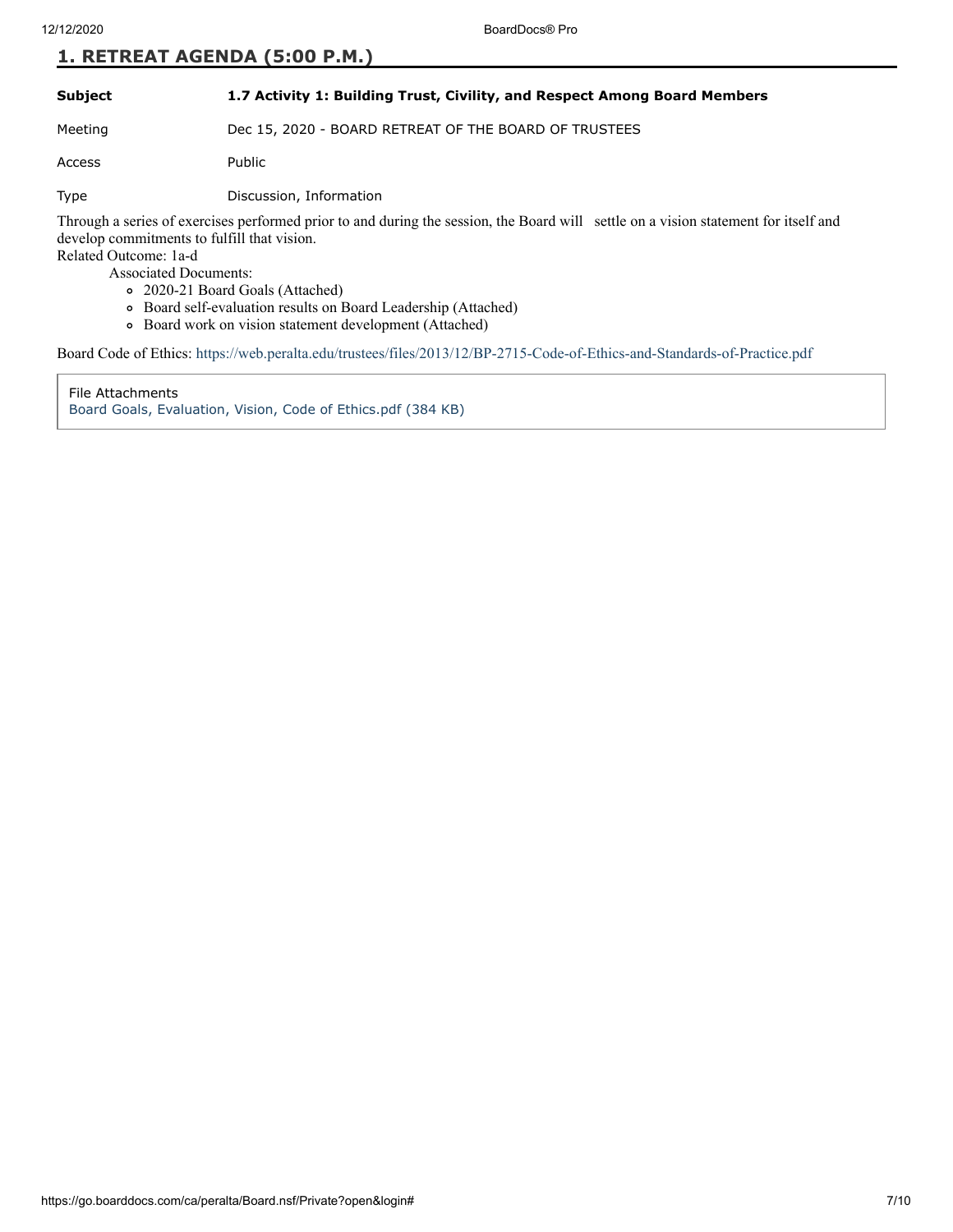### **Subject 1.8 Activity 2: Reaching Agreement**

Meeting Dec 15, 2020 - BOARD RETREAT OF THE BOARD OF TRUSTEES

Access Public

Type Discussion, Information

Trustees will brainstorm two lists: issues/policies on which they (1) agree and (2) disagree to be discussed in Part 2 of the retreat.

Related Outcomes: 2 and 3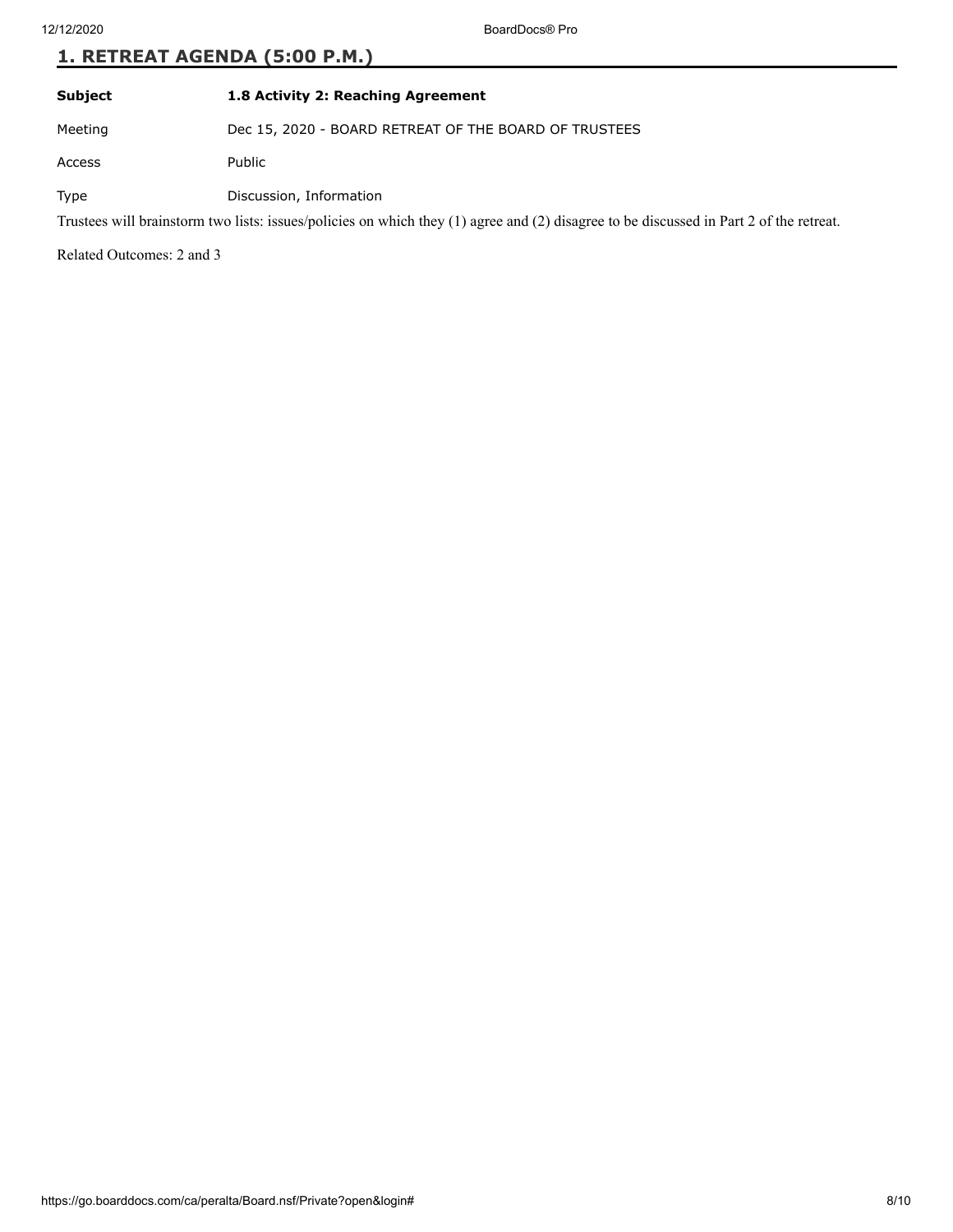**Subject 1.9 Activity 3: Adhering to Accreditation Standards**

Meeting Dec 15, 2020 - BOARD RETREAT OF THE BOARD OF TRUSTEES

Access Public

Type Discussion, Information

Related Outcomes: 2b

Trustees will review and discuss areas scored lowest in Standard IVD and discuss how those Standards can be met.

Associated documents: Self-evaluation survey results on the Standard (Attached)